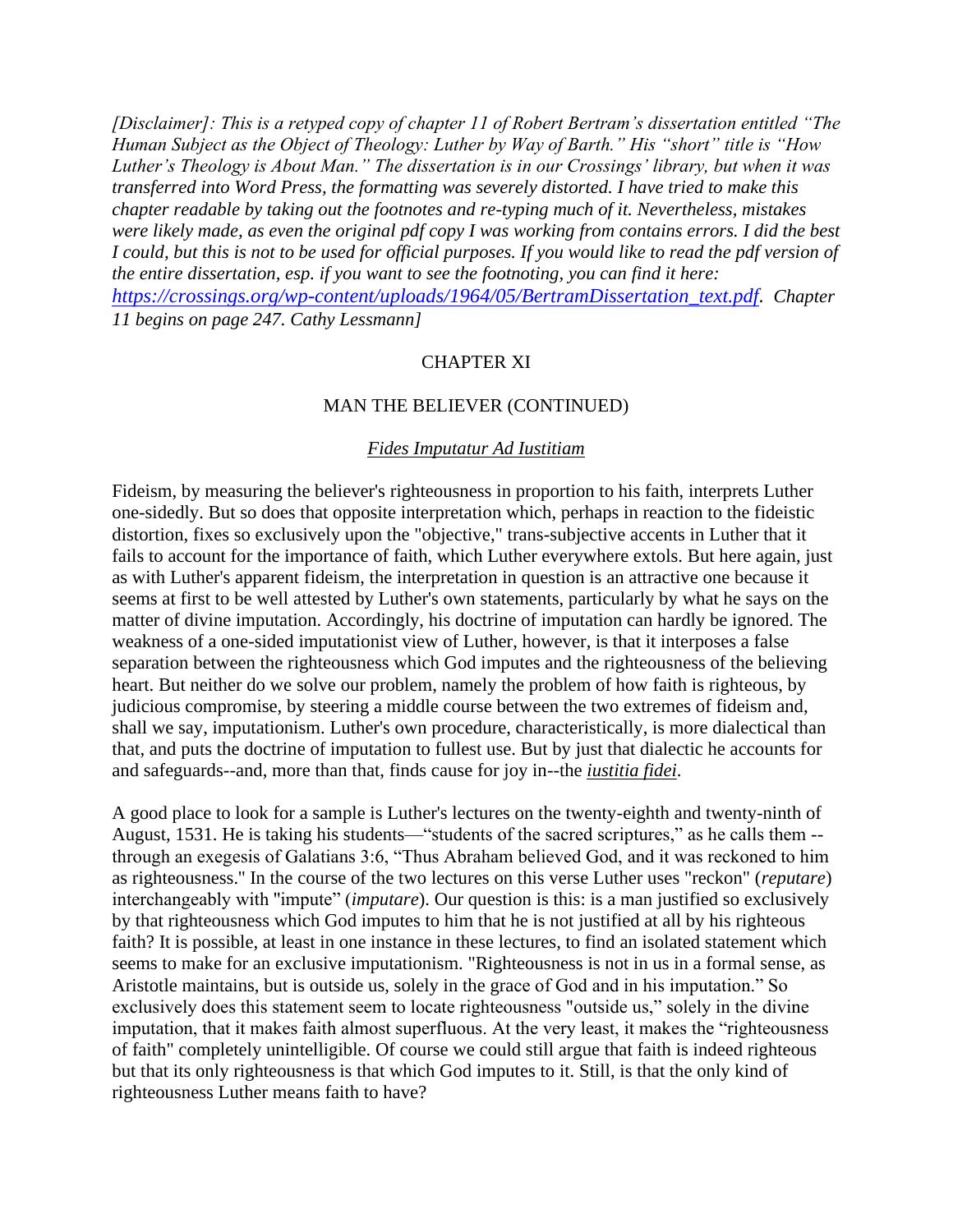Emphatically not. Earlier in these two lectures we find Luther at the very opposite extreme, playing the rhetorician--the *Rhetor*, as he says--in praise of faith and apotheosizing it in terms which are usually reserved only for deity.

Paul makes faith in God the supreme worship, the supreme allegiance, the supreme obedience, and the supreme sacrifice ... Faith is something omnipotent ... its power is inestimable and infinite; for it attributes glory to God, which is the highest thing that can be attributed to him. To attribute glory to God is..., in short, to acknowledge him as the author and donor of every good. Reason does not do this, but faith does. It consummates the deity; and, if I may put it this way, it is the creator of the deity, not in the substance of God but in us. For without faith God loses his glory in us... Nor does God require anything greater of man than... that he regard him, not as an idol but as God, who has regard for him, listens to him, shows mercy to him, helps him, etc.

"To be able to attribute such glory to God," Luther concludes, "is wisdom beyond wisdom, righteousness beyond righteousness, religion beyond religion, and sacrifice beyond sacrifice."

This *''sacrificium sacrificiorum*," which is faith, gives glory to God not only by believing him, but, in that very act, by slaying that beast which disbelieves him, the beast *Ratio*. "For what is more ridiculous.... than when God says to Abraham that he is to get a son from the body of Sarah, which is barren and already dead?"

It does indeed seem ridiculous and absurd to reason that in the Lord's Supper the body and the blood of Christ are present, that Baptism is "the washing of regeneration and renewal in the Holy Spirit," that Christ the Son of God was conceived and carried in the womb of the Virgin, hat he was born, that he suffered the most ignominious of deaths on the cross, that he was raised again, that he is now sitting at the right hand of the Father, and that he now has authority in heaven and on earth."

But perhaps the beastliest thing about *Ratio* is its assumption that good work and personal devotion and self-sacrifice, especially if these are distinguished by originality and sincerity, are what justify a man's existence. On this assumption, of course, it is altogether reasonable to construe "the word of the cross" as absurd, "as heresy and as the word of the devil." On this assumption it is only reasonable to be offended and say: "Then are good works nothing? Have I toiled and borne the burden of the day and the scorching heat for nothing?" No wonder, then, since "the whole world and all the creatures cannot kill" this beast, but only faith can, by sacrificing it to the gracious word of God in Christ—no wonder that this priestly action of faith constitutes "any Christian...a supreme pontiff."

It should be clear from all this that Luther does understand faith to be righteous, not just because God reckons it so, but because of what faith does. It slays the enemy of God in us and gives all glory to him by trusting his grace. Yet this still leaves another possible objection to be reckoned with. That is, it might be argued that, even though Luther does grant that faith is righteous because of what faith does, it need not follow from this that that is the righteousness which justifies. Let us see. We have heard Luther say of faith that it is "righteousness beyond righteousness." And it was his express purpose at this point in the lecture to show "what great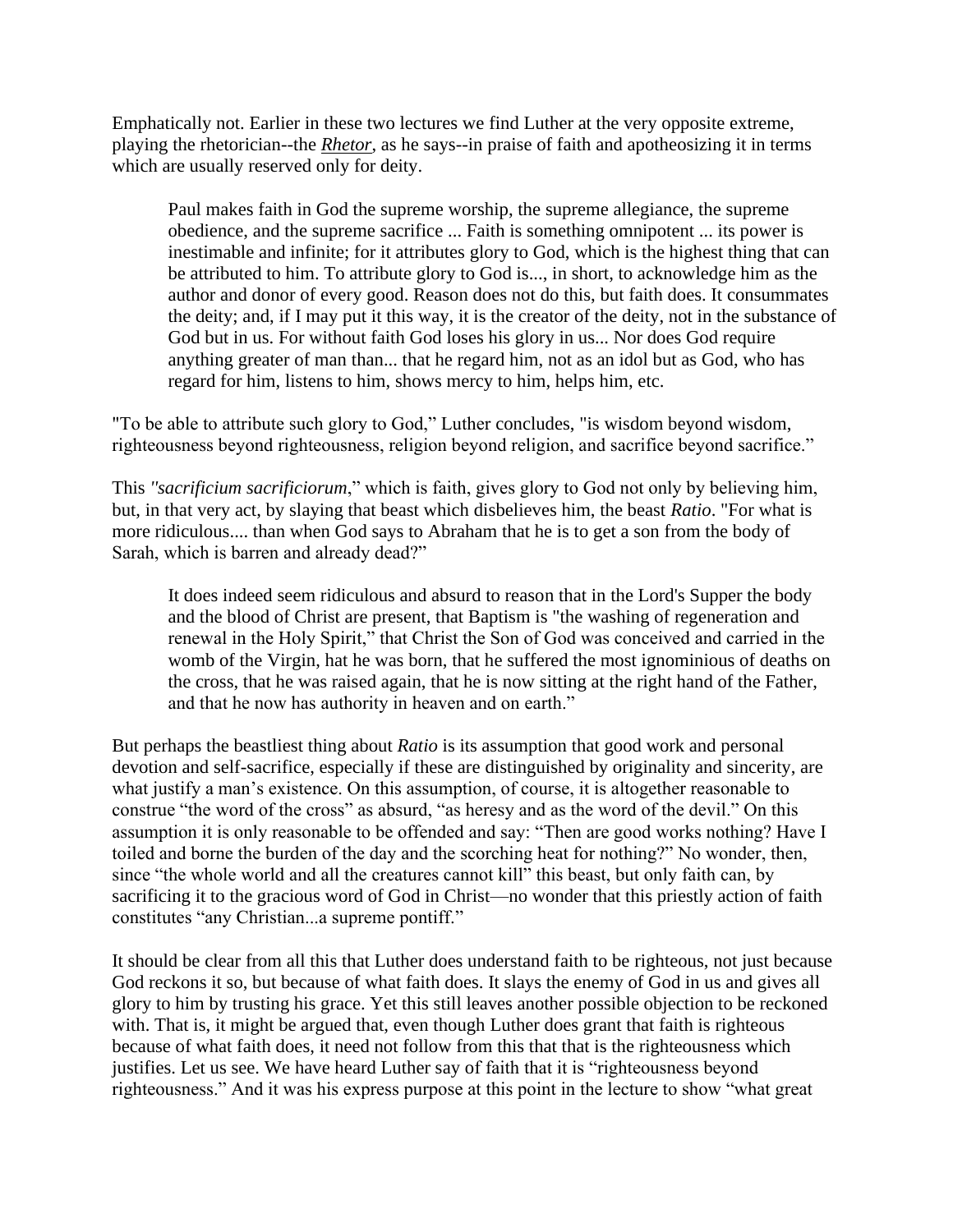righteousness faith is." He even invokes the Aristotelian term *iustitia formalis*—which in a previous quotation he seemed to locate "outside us, solely in the grace of God and in his imputation "---and now refers that term to faith. "Faith is indeed a formal righteousness" In other words, faith is righteous in actual reality and not just by imputation, and it identifies its owner, the believer, as himself righteous. That righteousness is "in us" in the same way that faith is in us. *Fides in corde* is *iustitia cordis*. But the question still stands: Is that the same righteousness which is designated in the term *iustitia fidei*? Is this, in other words, the faith which justifies? Luther says in so many words, both in Rohrer's class-notes and in the published edition: "Therefore faith justifies because it renders to God what is due him; whoever does this is righteous."

But, alas, this seems to separate the righteousness of believing from the righteousness of imputation altogether, even more drastically than an imputationist theory might separate them. Indeed, rather than a mere separation, this seems to present an outright opposition. It might have been better, after all, to skirt this opposition (assuming that is what it is) by minimizing the righteousness which God imputes. But it is too late for that. There is no pretending, for example, that Luther means the one righteousness to be somehow less real, or less actual historically, than the other righteousness. For both of them Luther uses the strongest language he can borrow from the metaphysicians, *formalis*, and, if that is too weak, the language of the rhetoricians. Most of all, though, it is the language of theology which he employs when he says, again of both kinds of righteousness, that they "justify." Nor, at least as far as I read the texts at hand, does Luther employ the later Protestant distinction between justification and sanctification, as though it were only the imputed righteousness which justifies and the righteousness of the believing heart which only sanctifies. "Therefore faith justifies because it renders to God what is due him." Both kinds of righteousness are for Luther essential ingredients of what he calls iustitia Christiana. And he is content to include them side by side: "For Christian righteousness consists in two things, namely, faith in the heart and the imputation of God." The separation which we feared from an exclusive imputationism seems now to have worsened into an unresolvable tension.

### *Quis Conciliat illa Summe Pugnantia?*

The truth is, we have been misled by our question. We have created an opposition where Luther intended no opposition at all, only because we began by looking for statements of his which might counter his apparent imputationism. And of course, by assuming an opposition from the outset, we found him providing plenty of ammunition for both sides of the conflict. But not only does Luther not see the two kinds of righteousness, the righteousness of the believing heart and the righteousness which God graciously imputes, as opposed. He sees them rather as complementing each other. The righteousness of the Christian's believing, since in this life it is only beginning, is in the meantime completed—or, as Luther says, is "perfected"—by the righteousness which God graciously imputes. It is not that faith is not righteous, or that God must reckon faith to be righteous when in fact it is not. "Faith is indeed a formal righteousness; but this does not suffice, for after faith there still remain remnants of sin in the flesh. The sacrifice of faith began in Abraham, but it was finally consummated only in death." "Faith does not give enough to God formally....; it is barely a little spark of faith....Lust, wrath, impatience, and other fruits of the flesh and of unbelief still remain in us, ...even [in] the more perfect saints." "Hence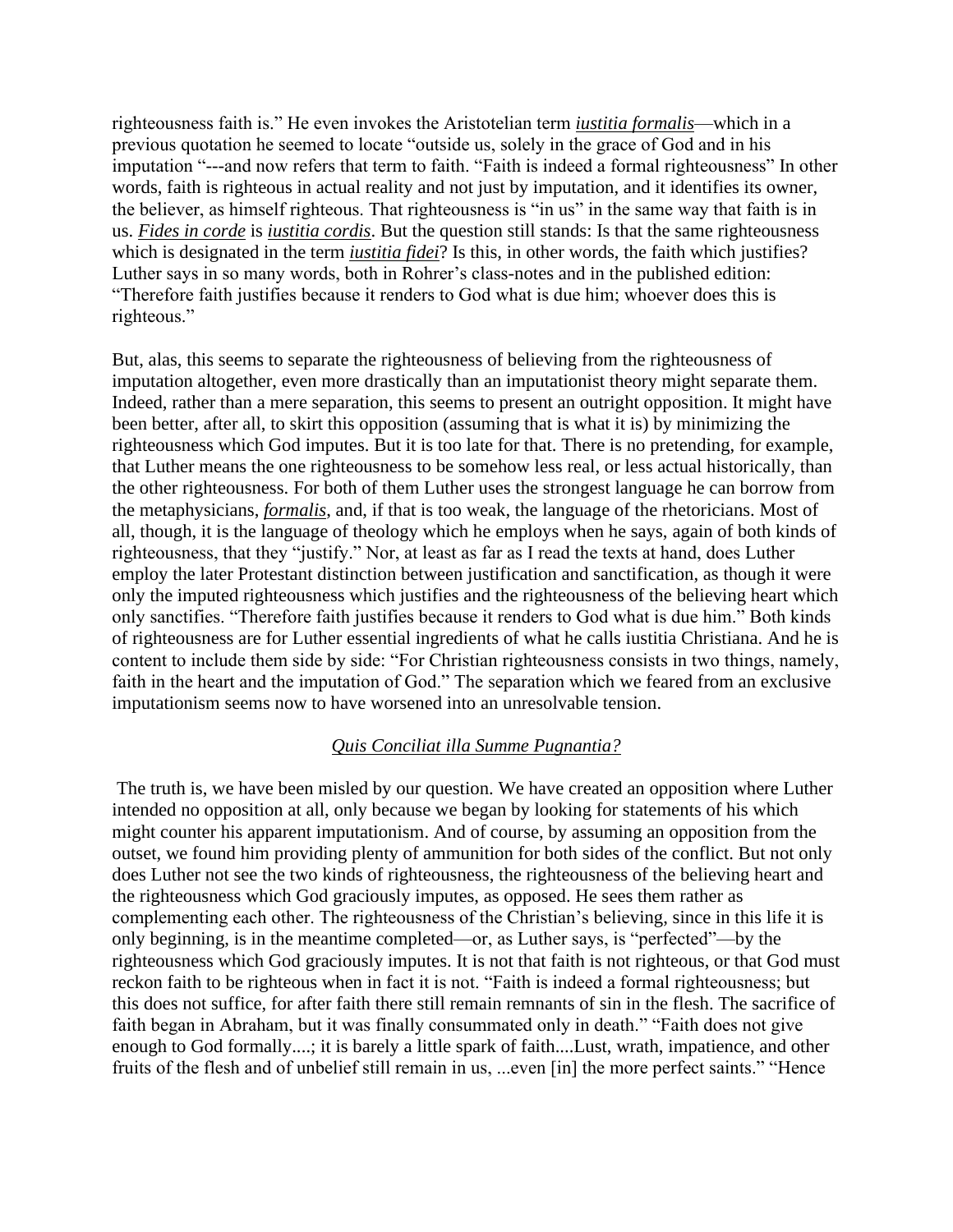faith begins righteousness, but imputation perfects it until the day of Christ." "Otherwise no one could be saved."

It is true, Luther did say, "Righteousness is not in us in a formal sense, as Aristotle maintains, but is outside us, solely in the grace of God and in his imputation." However, as the context of this sentence reveals, the word "solely" is not meant to exclude faith (which is indeed a formal righteousness") but is meant to exclude the scholastics, who insist grandly on a righteousness of the whole soul and who "laugh" at Luther's *imputatio* as an easy way out, as "trivial" and "meager." Moreover, we have not yet quoted the entire sentence. The rest of it reads, "In us there is nothing of the form or of the righteousness except that weak faith or the first fruits of faith by which we have begun to take hold of Christ." Finally, when Luther says that God "reckons this imperfect faith as perfect righteousness," he does not mean that this faith, because it is "imperfect," is for that reason not righteous. For in the next breath he can speak of it not as "imperfect faith" but as "imperfect righteousness." So the two kinds of righteousness are far from opposed. Rather the one, being so tiny and beleaguered and vulnerable, is graciously "perfected" by the other, as though the first were whole and entire.

But that does bring us to a genuine opposition—to a "paradox," (*contraria*) as Luther calls it. God reckons "sin as not sin, even though it really is sin." Notice, once more, what the opposition is not. It is not faith which is covered by God's imputation. But sin is. Faith is not sin. But sin "really is sin." There is the real paradox "God overlooks al sins and wants them to be covered as though they were not sins." Faith is not the sin which is covered, yet faith does not live in a vacuum, amidst a merely neutral absence of faith. It is surrounded and riddled by its opposite. "My flesh distrusts God, is angry with him, does not rejoice in him, etc. But God overlooks these sins, and in his sight they are as though they were not sins." It was not to Abraham's faith that God reckoned righteousness, but to Abraham: The faith with which "Abraham believed God...was reckoned to him as righteousness." And "him" encompasses the Abraham who "before God...has sin and wrath."

- That this is a real and not a trumped-up paradox, Luther will not let his students forget. These two things are diametrically opposed That a Christian is righteous and beloved by God, and yet that he is a sinner at the same time. For God cannot deny his own nature. That is, he cannot avoid hating sin and sinners; and he does so by necessity, for otherwise he would be unjust and would love sin. Then how can two contradictory things both be true at the same time, that I am a sinner and deserve divine wrath and hate, and that the Father loves me?
- "Who will reconcile those utterly conflicting statements?"

Who will? Surely not the believer, by somehow joining them in the pathos of his own subjectivity. Yet it is the righteous mark of his faith that he knows who does reconcile them: "Only the Mediator between God and man, Jesus Christ." To this quotation (I Timothy 2:5) Luther immediately adds another (Rom. 8:1): "There is no condemnation for those who are in Christ Jesus." With that Luther brings his lecture on Galatians 3:6 to a climax and a close. Only at the last moment has he disclosed where the real conflict emerges when God reckons the righteousness of faith as the righteousness of sinners. It is not a conflict between the righteousness of their faith and their righteousness which God graciously imputes (for these are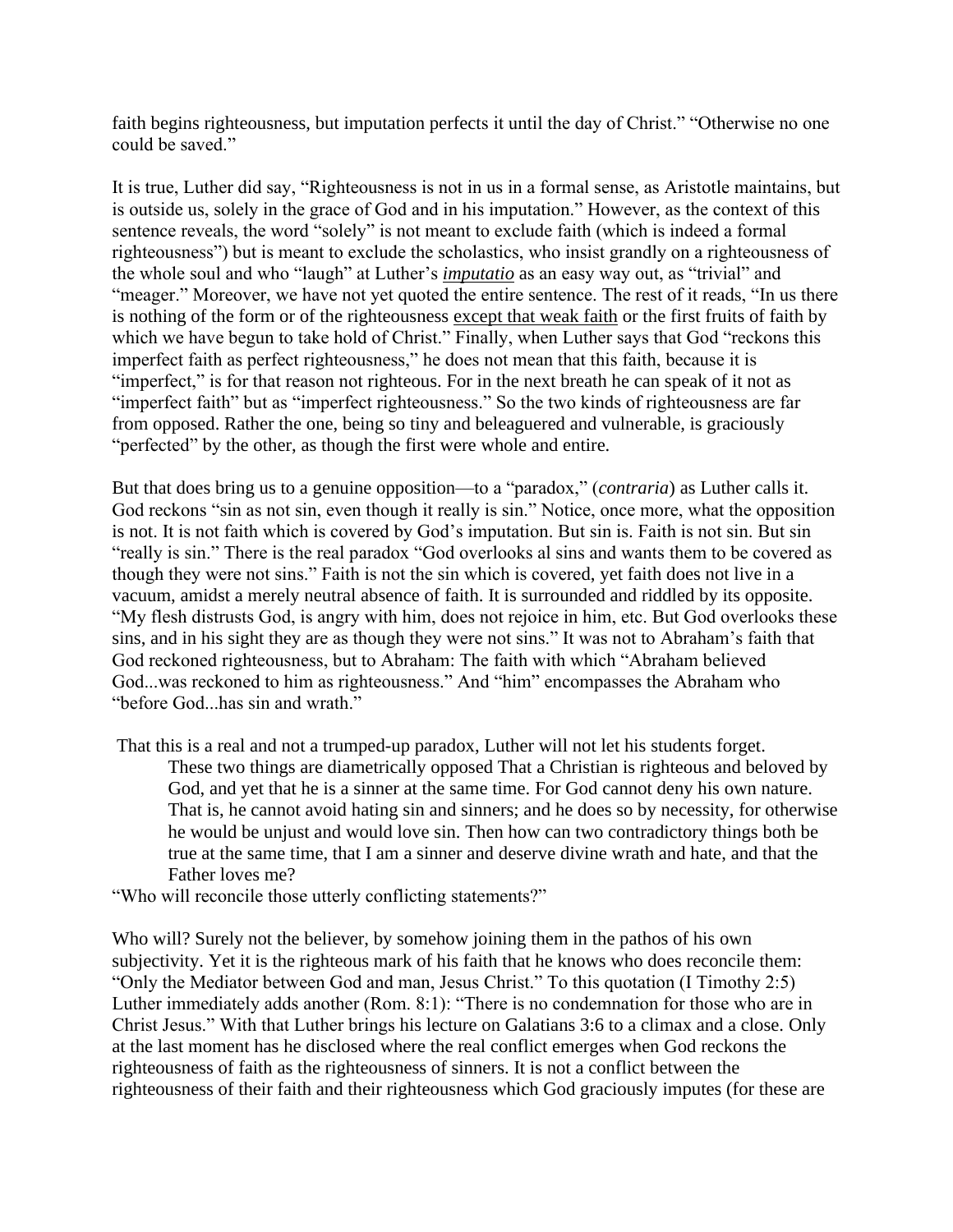inseparable), but a conflict rather between their righteousness (whether of the heart or imputed), on the one hand, and their sin, on the other hand. And only at the very end does Luther identify the one in whom alone, and in fact, their conflict was fought out and reconciled: "*unicus Mediator Dei et hominum Iesus Christus*."

# *Iustitia Christi Est Tua*

Now that we have seen all the way to the end we are in a fair way to begin again at the beginning and to retrace the steps of Luther's lecture, only this time in full knowledge of his solution namely, the mediatorial achievement of Christ, which is his righteousness for sinners—the righteousness, let us say it now, of their faith. So we ask our original question, What is it about faith that is righteous, righteous enough to justify the one who has it? The answer, as we have now discovered at the end of Luther's argument, is simply Jesus Christ, "the only Mediator between God and man" "Christ, in whom you believe,...is perfectly righteous in a formal sense. His righteousness is yours."

Still, remarkable as this answer is, it hardly seems to answer our question. The question is, What is it about faith that is righteous? How is it that a man is justified by faith? If it is Christ who is our righteousness, then isn't it superfluous for Luther to speak of the righteousness of faith and to say that faith justifies? Yet Luther does say just that. Indeed, he makes all too plain that a man is not justified, does not enjoy the righteousness of Christ, unless he believes. So we ask again What is it then that justifies a man, the righteousness of his faith or the righteousness of Christ/ But here, as before, the fallacy lies in the way we ask the question. Before we assumed a disjunction where Luther does not, between the righteousness of the believing heart and the righteousness which God imputes. Now we subtly equate that imputed righteousness with the righteousness of Christ and assume, all over again, that it must be disjoined from the righteousness of faith. Luther, however, does nothing of the kind. For him, on the contrary, these two righteousnesses seem to be one and the same. Accordingly, if we ask, What is it about faith that is justifyingly righteous, Luther's answer seems clear: It is exactly the righteousness of Christ which is justifyingly righteous about faith.

To say that, however, postpones the difficulty only momentarily. For the obvious question immediately arises, How can the righteousness of Christ be the righteousness of faith? But here, before we proceed any farther, we must be clear about what the difficulty really is, at least as the difficulty is seen by Luther. Unless we are careful, we might, as we did before, create a problem prematurely. We might, for example, locate Luther's problem (as he does not) in an opposition between subject and object: as though Christ is prevented from being the righteousness of faith by the fact that he is object and faith is subject; as though he could not be the righteousness of faith by being its object but only by being somehow its subject; as though our believing the object is never the same as realizing that object as our own; as though our believing, subjectively, that Christ is our righteousness, objectively, could not be the very way in which we are righteous; as though merely trusting his benefits could not itself be the way to have his benefits; as though that problem, the opposition between subject and object, were the problem which engages Luther. But it is not.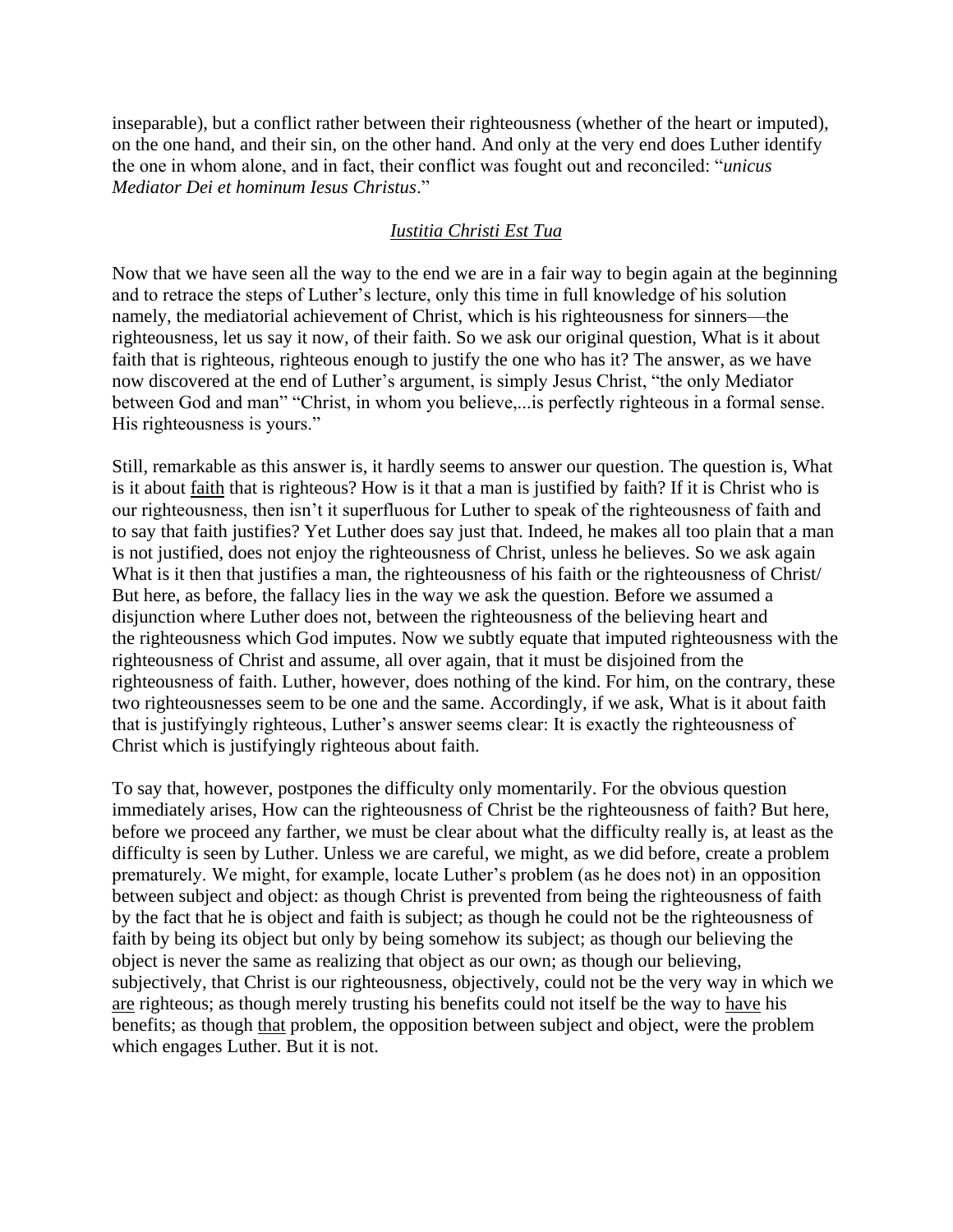However, this disclaimer is not easy to prove. For, even for Luther, faith does involve a juxtaposition of subject to object. Christ's giving himself to us and for us is not identical with our believing he does. Our faith as such is not our righteousness, but Christ is. And Christ is not our faith. True, our faith is righteous because Christ is the righteousness of that faith. But he is that precisely by being faith's object, not by somehow becoming its subject—not, for example, by being the enabling subject behind our believing, nor by his believing through our believing, nor by his believing for us as we, analogously or imitatively, ought to believe. This is the soft of fideism, as we saw, for which Luther leaves little room. Christ, as Luther explicitly says, is *obiectum fidei*, and the terms Luther uses to describe how we believing subjects relate to that object are terms which are common to the subject-object relation, the relation of knower to known: "comprehend," "apprehend," "grasp," "seize."

Still, what is noteworthy here is that Luther brings to these terms a force and a realism which is altogether uncommon in ordinary epistemological usage. We might say, for instance, "Do you grasp what all they have done for you?" But we hardly mean that "what all they have done for you," now that you "grasp" it, thereby becomes in effect your own doing. Rather, as we are wont to use the terms, presupposing an antithesis between subject and object, the subject's "grasp" of the object hardly resolves the disparity between them except in a noetic way. This may explain why it is tempting to construe Luther's doctrine of justification exclusively in terms of imputation—though I suspect it is prompted even more by a fear of fideism, whose basic subjectobject antithesis the imputationist seems to share—as though we can "grasp" Christ's righteousness merely in a noetic way but can really "have" it as our own only by imputation.

### *Veritas Cordis*

What seems to be called for at this point, therefore, is a brief excursion into Luther's view of faith as "truth," according to which "the truth about God" becomes, in faith, "the truth of the heart." Thus the object, without ceasing to be that, determinatively characterizes and belongs to the subject. In the second class-period of that same two-session lecture which we have been analyzing, namely on August twenty-ninth, Luther takes pains to prove that "truth is faith itself." Some of Luther's critics (possibly Johannes Cochleaus) had argued "that the Hebrew term means "truth," not "faith," "that the vocable 'faith' means 'truth' in Hebrew, and that therefore it is being misapplied" when Luther translates it as "faith." Luther denies that the two terms pose any real difference. On the contrary, "*Veritas est ipsa fides*." "Faith is nothing else but the truth of the heart."

Of course, this statement could just tempt us to reintroduce a subtler version of the subject-object antithesis, to suppose that by "the truth of the heart" Luther intends some brand of "truth as subjectivity," in the superficial sense that faith is true when it is subjectively heartfelt. But that, as the context quickly proves, is not Luther's meaning. That "faith is....the truth of the heart" he immediately explains: "that is, the right knowledge of the heart about God." Faith is right, or true, only when it is right about its object. Similarly, when Luther speaks, as he did the week before, of faith as "obeying the truth," he does not mean that faith is true when it conforms psychologically or ethically to some norm for obedient behavior. No, men "disobey" the truth when they falsify the object ("Christ Jesus...portrayed before their eyes"), when they are "bewitched, deceived,....by erroneous opinions," when they are "concerned how to resist the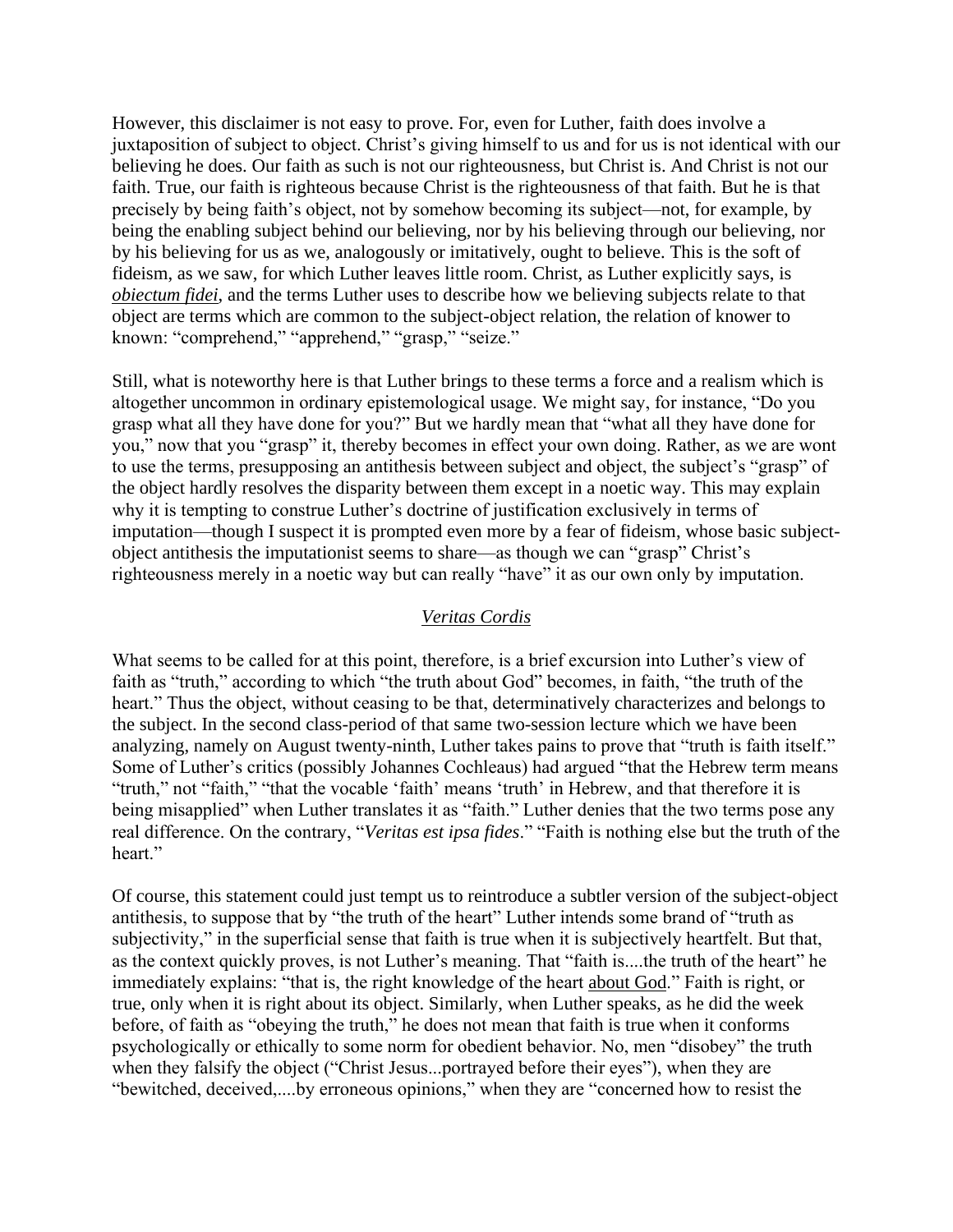truth and how to evade the arguments and passages of Scripture." For a man to have faith is to "think correctly about God,...[to] have the truth about God,...to think or judge correctly about him, ...[to] have a true idea about God." Notice, in the following quotation, the determinative force of the object.

Thus truth is faith itself, which judges correctly about God, namely, that God does not look at our works and our righteousness, since we are unclean, but that he wants to be merciful to us, to look at us, to accept us, to justify us, and to save us if we believe in His Son, whom he has sent to be the expiation for the sins of the whole world. This is the true idea about God, and it is really nothing other than faith itself.

A month before, Luther had been making much the same point with a paraphrase of John 16:27. Christ says to the disciples about himself—about "this object, this 'I' sent from the Father into the world": "Because you have taken hold of this object, the Father loves you, and you please him.

Faith is right when it is right about its object. What is right about faith is not that it is from the heart. That much can be said of unbelief, "the inner disease of the heart, such as unbelief, doubt, contempt and hate for God." The "heart" can just as easily be the throne of the best *ratio*. Faith is in the heart, of course; it is *fides in corde*. Where else could it displace the hostile *ratio*? But the way faith does that, the way it performs its righteous sacrifices, is by believing what and whom it does, "the gospel of Christ the crucified." The opposition here between faith and reason is not that the one is from the heart and the other is from the head. No, what is wrong about *ratio* is that it is wrong its object, God. It "cannot think or judge correctly about him. Thus when a monk supposes that [his works]...make him acceptable,...he does not have a true idea about God; he has an idea that is wicked and a lie." Therefore, if faith is only as right as its object, namely the God whom it believes, then the righteousness of faith hinges altogether on whether that God, so believed, is righteous indeed.

However, the very purpose which prompted our excursion into Luther's equation of faith with "truth" was to avoid that opposite danger, the sort of preoccupation with the object, the truthabout, which neglects the subject, the truth-in. Much as Luther's faith depends for its truth on the object it believes, nevertheless the "truth" in this case—that is, the Hebrew "truth" which Luther equates with faith—characterizes not only the object but the subject as well. Truth in this sense is not outside of or separate from the believer. "Truth," as Luther says, "is faith itself." So here again we may not superimpose upon Luther an alien subject-object antithesis, not even at the expense of the subject. "Faith is nothing else but the truth of the heart." Truth in this context is not just about an objective, separate reality. Truth is that reality believed—believed and realized. Truth is the real situation in the form of its being believed. Granted, as we did, Luther speaks also of "truth" in a more objective sense—"the truth about God," *veritas de deo*—but he does so with reference to the unbeliever, who "does not have the truth about God." Faith, on the other hand, is not only truth-about. But simultaneously, exactly because it is the believer's "true idea about God," (*vera cogitatio*) his "right knowledge of the heart about God," therefore faith is also a truth-in or a truth-of: "truth of the heart." "Having" the truth is itself truth.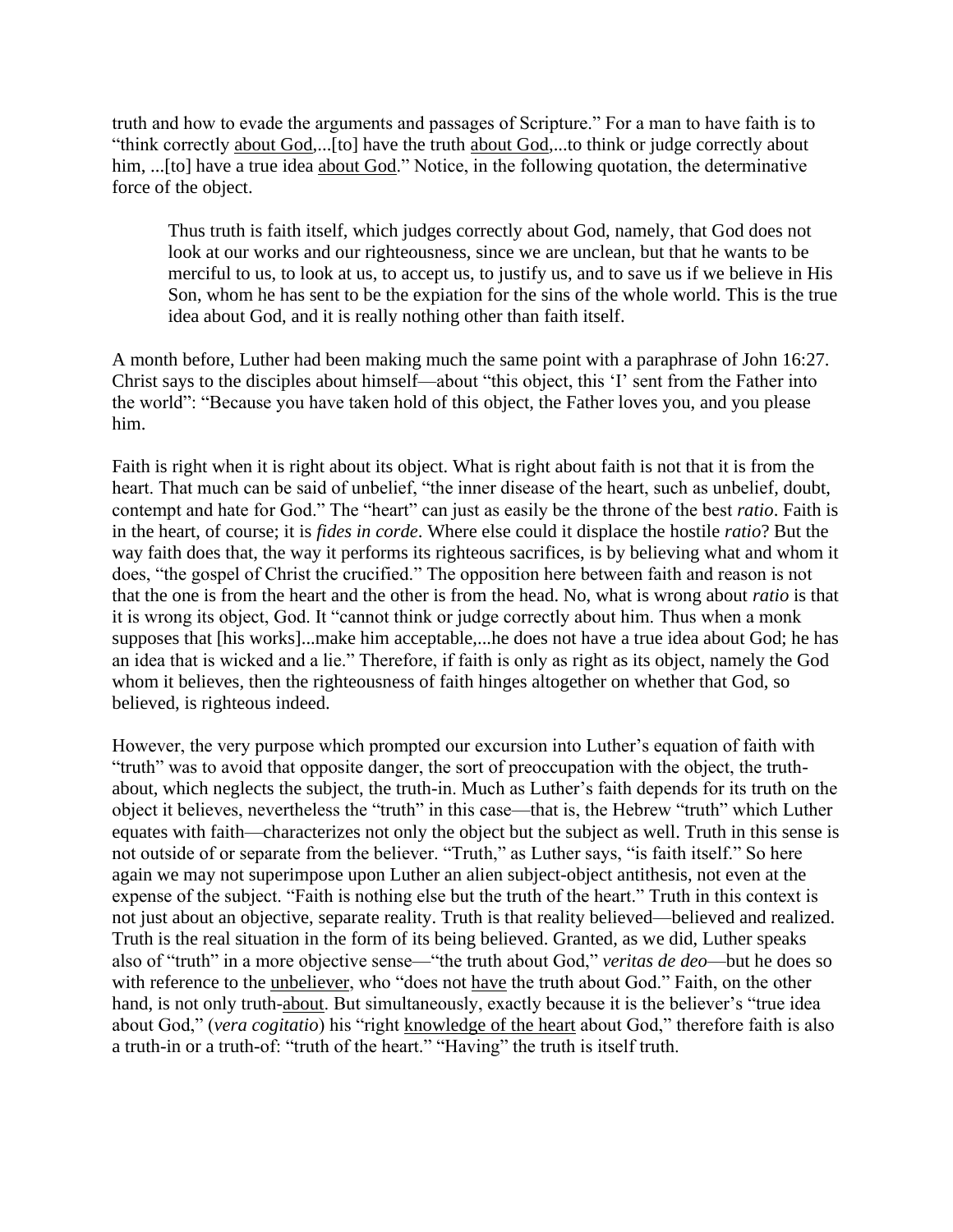Elsewhere Luther even intimates that there is a difference between "having the gospel" and "having the truth of the gospel." Unfortunately, "many have the gospel but not the truth of the gospel." For example, the inconstant Peter before the Judaizers at Antioch, though he certainly had the gospel and had been preaching it and "knew the doctrine of justification better than we do," nevertheless had "to be accused by Pau of failing and of swerving from the truth of the gospel." To have the truth of the gospel is, not only to have its words, but so clearly to have it in head and heart that it can be distinguished from the law in face of even the direst personal temptations to the contrary. "Truth is faith itself," the truth about the object as well as the truth of the believing subject.

# *Forma Christi, Iustitia Fidei*

Accordingly, just as faith is itself characterized as "truth" by the truth which it believes, so it is likewise characterized (or "formed" as righteous by that righteousness which it believes. Faith is righteous not by means of an external, over-arching imputation, but by means of a subject-toobject "grasping" of the graciously offered Christ—offered, of course, always and only through the Word. It is by that grasping of Christ in the Word that the righteousness of Christ is the "righteousness of the heart."

Therefore we, too, acknowledge a quality and a formal righteousness in the heart; but we do not mean love, as the sophists do, but faith, because the heart must behold and grasp nothing but Christ the Savior.

"Those who believe this are like God," not in this instance because God transcendently "reckons" them so, but rather because they actually "think of God altogether as he feels in his heart, and they have the same form in their [*eandem formam in animo*] that God or Christ has."

True, they have that same for *in animo*—that is, not as doers who are re-formed by enacting the form in their behavior, but as believing subjects who apprehend the form as object—"being renewed in knowledge after the image of their creator" (Col 3:10). Yet it is they themselves who are characterized by what they believe and think. "They feel, think, and want exactly what God does." And what is that? "That we obtain the forgiveness of sins and eternal life through Jesus Christ, His Son,...." "This form of Christ" (so that in everything you feel as Christ himself feels") is the putting on of the new nature (Eph. 4:24). It is not a putting on by imitation of Christ's "virtues" (his "patience, gentleness, and love..."). Better than that, it is the putting on of "a new creation": "an inestimable gift, namely, the forgiveness of sins, righteousness, peace, comfort, joy in the Holy Spirit, salvation, life, and Christ himself." So "the form of the Christian mind is faith, the trust of the heart, which takes hold of Christ....A heart which is equipped with such confidence has the true form of Christ." Again, this form takes shape, not according to the law, not as right actions rectify their agent, but according to the gospel, "through the ministry of the word," as the hearkening subject rightly trusts the proclaimed object. "For the word proceeds from the mouth of the apostle and reaches the heart of the hearer, there the Holy Spirit... impresses that word on the heart, so that it is heard" –literally, "so that it sounds" (*ut sonat*).

And as it is the word that does the sounding, so it happens that "our knowing is more passive than active,...more a matter of being known than of knowing." Yet it is this very "faith in the heart, which is a divinely granted gift and which formally believes in Christ," of which Luther could say, in his elaborate encomium on faith, that it "justifies because it renders to God what is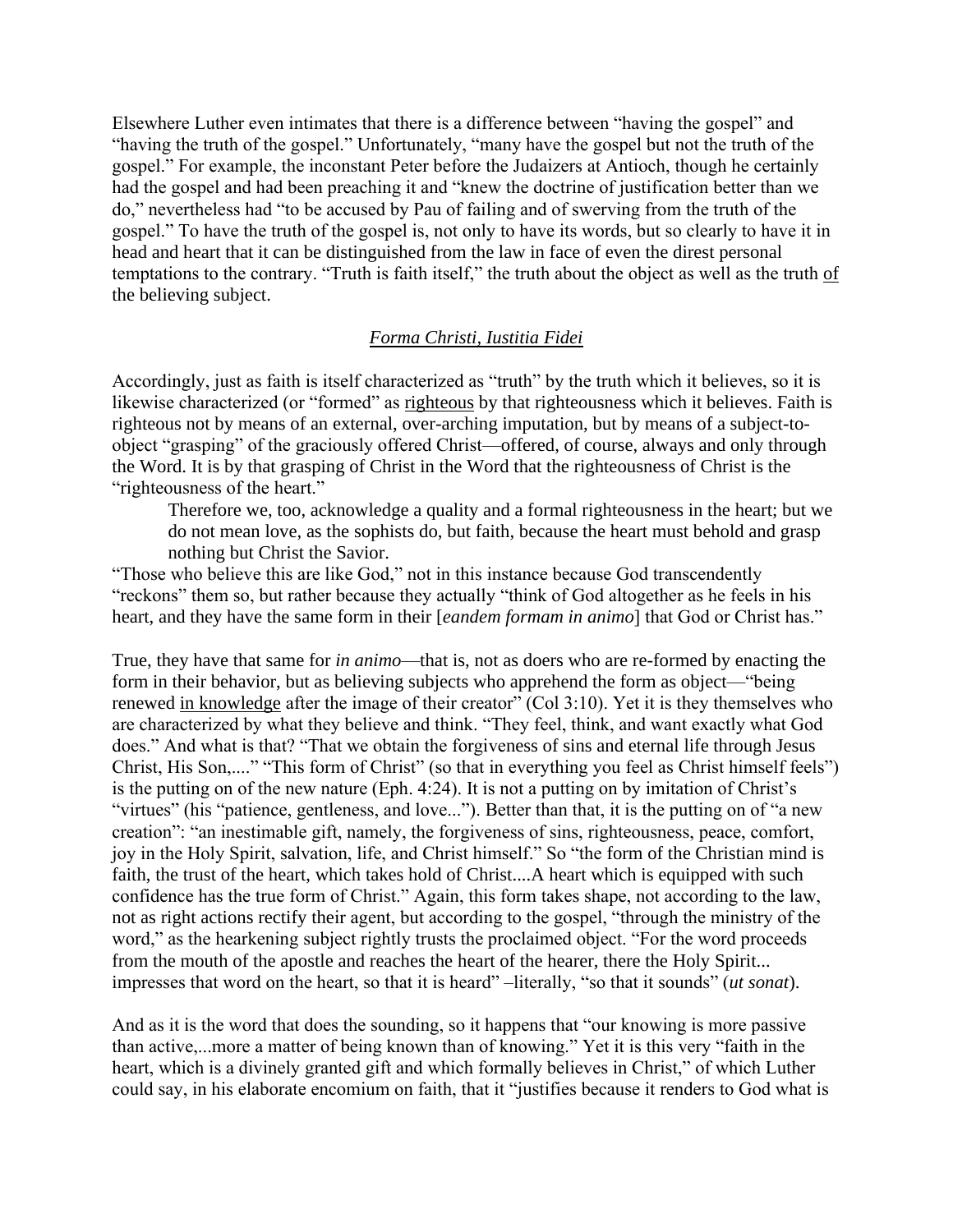due him," it is "righteousness beyond righteousness." Moreover, "it consummates the deity; and, if I may put it this way, it is the creator of the Deity, not in the substance of God but in us." For, "in us," to accept the gift of God's Son by faith is the only appropriate mode of having his righteousness and the only appropriate mode, in us, of giving God glory. In that way alone, but in that way, God "has whatever a believing heart is able to attribute to him."

# *Alioqui Deus Iniustus Esset*

Therefore, as our digression into faith as "truth" to have illustrated, Luther is not prevented from equating the righteousness of the heart and the righteousness of Christ by a premature antithesis between subject and object. For him that is not where the conflict emerges. But a conflict there is, and right within faith's object, in the very thing which faith believes—which to believe would be altogether unrighteous, unless the opposition can be resolved. The really drastic opposition for Luther is between "those utterly conflicting statements, that the sin in us is not sin, that he who is damnable will not be damned," that "a Christian man is righteous and a sinner at the same time, holy and profane, an enemy of God and a child of God."

This opposition is posed precisely by the fact of God's gracious imputation, that "God reckons imperfect righteousness as perfect righteousness and sin as not sin, even though it really is sin." For the hard fact is that, however righteous faith may be, however justifying it may be, there is far too little of that faith and it is all but swamped in us by its opposite, an unbelief which is more than sufficient to damn us. Still, "God overlooks these sins, and in his sight they are as though they were no sins. This is accomplished by imputation on account of...faith." That, however, does not solve the problem. Quite the reverse, that is the problem.

For God cannot deny his own nature. That is, he cannot avoid hating sin and sinners; and he does so by necessity for otherwise he would be unjust and would love sin. Then how can these two contradictory things both be true at the same time, that I am a sinner and deserve divine wrath and hate, and that the Father loves me?

But this the very "paradox," the scandalous *contraria*, which faith believes. Because it does, and exactly because its own righteousness depends entirely on whether that which it believes is itself righteous, there is simply no talking about a "righteousness of faith" unless this paradox can be reconciled—for otherwise the God whom faith believes "would be unjust and would love sin."

In order for faith to be righteous, then, the paradox of the "unjust" God must be reconciled in faith's object, by a God who is himself righteous. The paradox is not reconciled by faith, however flattering to the believer such an alternative may be. For example, it might seem at first that Luther locates the righteousness of faith in the very fact that faith is capable of believing the impossible: "things that are impossible, untrue, foolish, weak, absurd, abominable, heretical, and diabolical." But what faith believes is as "absurd" as all this, Luther immediately adds, only "if you consult reason." What faith believes is of course "'the word of the cross' and 'the folly of preaching.'" And it is right for faith to slay *ratio* by means of this "folly," but not because it really is folly; it is that only to "foolish reason." That other "paradox," however, which confronts not only reason but faith, involves a tension within God himself: "God cannot deny his own nature." Thus, it is not for faith but for God to reconcile this paradox, else faith would be as unrighteous as that "unjust" God would be in whom it believes.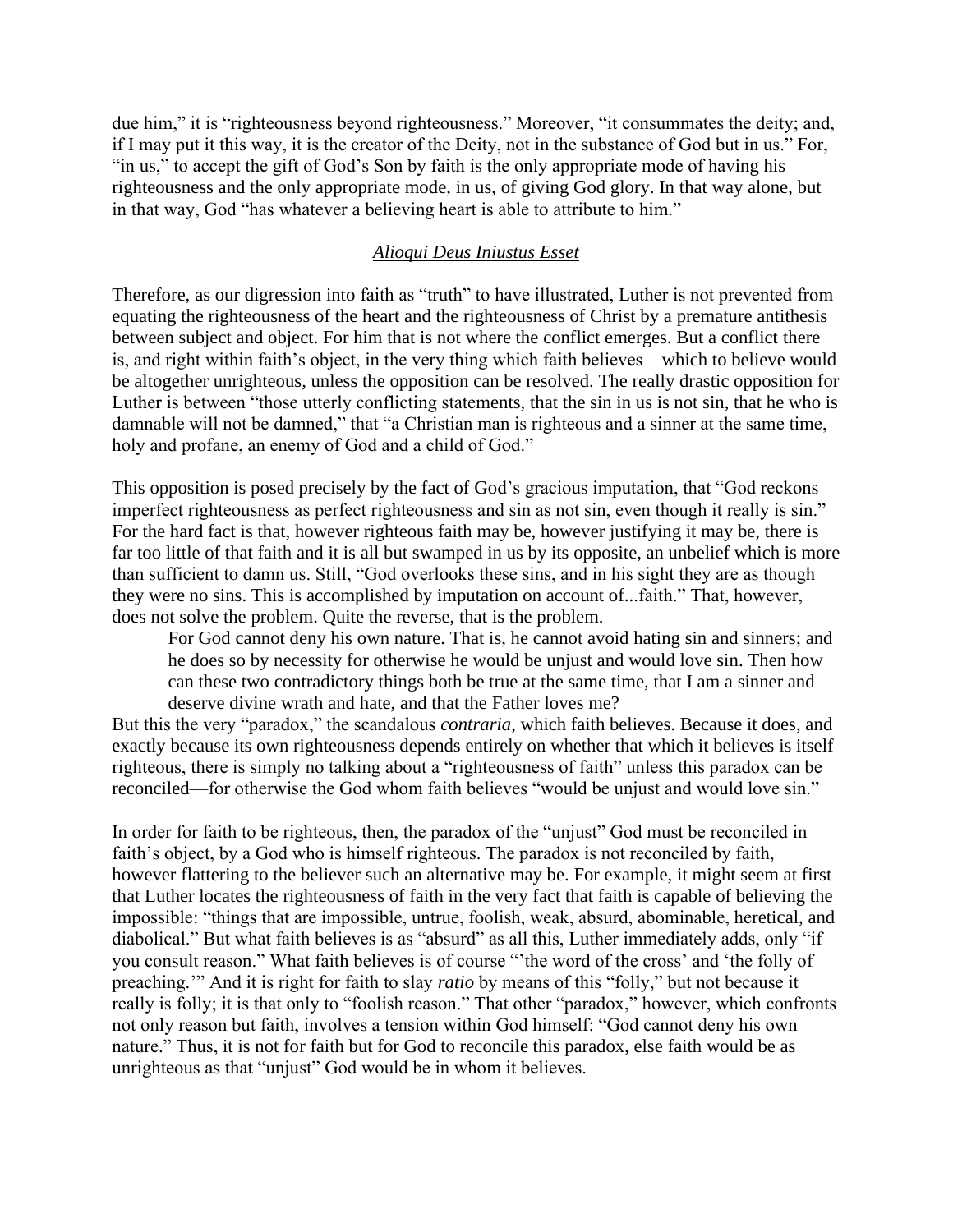Or, again, the righteousness of faith may seem to be this, that faith believes what God says, whatever he says. Of course, faith does say, "I believe thee, God, when thou dost speak." But does Luther mean by this that whenever a man believes God, no matter what God says, the man is righteous for believing that? How about the man who believes God's condemnation of him as a sinner? True, Luther can say of such a man, who "confesses...he deserves death and eternal damnation," that "he justifies God in his word." And true, this is the same bold expression with which Luther consoles the sinner who runs "to Christ, the physician": "You justify and praise God." Neither is the action of the first man to be minimized, for "it is one step toward health when a sick man admits and confesses his disease. But it is only a step toward health. As that man is still left asking, "How will I be liberated from sin?" If believing God in the one case, while it may justify God, does not yet justify the sinner but leaves him in his sin, why should believing God in the other case be different? The difference is that, in the second case, what God says to the sinner is different: "You are righteous." But that only re-introduces the problem, not only for faith but apparently also for the God whom faith believes: "Who will reconcile those utterly conflicting statements?"

#### *Propter Christum*

Here, as Luther finally explains, "nothing can intervene except Christ the Mediator. It is in him alone that God reconciles the paradox righteously. But that is also the one thing that is righteous about faith: Not that it believes God loves sinners and regards them as righteous—believing that, by itself, would be unrighteous and a denial of God's nature—but that it believes God loves sinners *propter Christum*. The Christian knows "that there is sin in him and that on this account he is worthy of wrath." Still, "he believes that he is loved by the Father." But that is precisely the rub, if we are going to represent Luther, where the righteousness of faith comes into question. How can it be righteous for a man to believe that? Only because "he believes he is loved by the Father, not for his own sake but for the sake of Christ, the Beloved." The scandalous thing about the righteousness of a Christian's faith is not just that he manages so little of it but rather that, despite its littleness, it is said to count for him before God as righteousness perfect and complete. But believing that, surely, must be not righteous but unrighteous, were it not that the one from whom faith takes its righteousness is Jesus Christ. Believing what he does for the reason he does, *propter Christum*, explains why the Christian's faith is righteous. The Christian believes vastly more righteousness than he presents when he believes that God reckons him, sins and all, as righteous. This would indeed be, as the sophists complain, laughable mere "playing," to put it mildly. But what is "not easy trivial" is that "Christ who is given to us and whom we apprehend by faith has not done something meager for us and has not been playing....He 'loved us and gave himself for us'; and 'he became a curse for us.'" After all, then, God does not "deny his own nature," he does not "avoid hating sin and sinners," "he does so by necessity." But in pity he bears that hatred himself, in his Son, "in his own body on the tree."

So if Luther acknowledges a difficulty in speaking of faith as righteous, the difficulty is not that the righteousness of faith competes with the righteousness which is imputed but, on the contrary, that faith believes exactly in the paradox of imputation, as apparently "unjust," and yet qualifies as righteous faith in the process—which difficulty is reconciled only by the mediation of Christ, on whose account alone it is righteous to trust what faith does. "If you feel your sins, do not consider them." That much advice, by itself, would be monstrous. But, as it is, "do not consider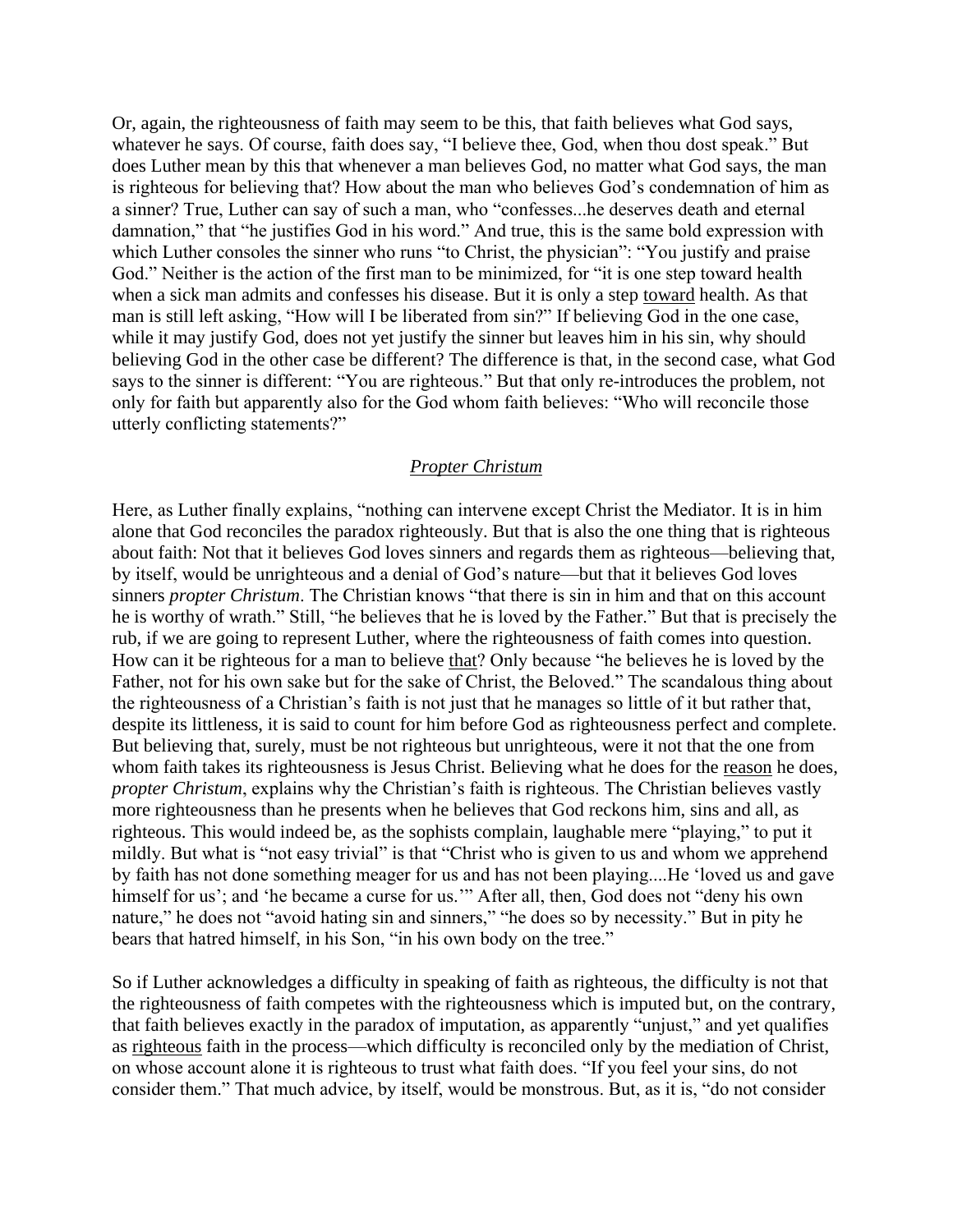them in yourself but remember that they have been transferred to Christ, 'with whose stripes you are healed.'" "Therefore we, too, acknowledge a quality and formal righteousness in the heart... [namely] faith, because the heart must behold and grasp nothing but Christ the Savior." "Therefore it is something great to take hold, by faith, of Christ, who bears the sins of the world."

### *Propter Christum vel propter fidem*

"And this faith alone," as Luther continues, "is counted for righteousness"—for the righteousness, that is, of the whole man, the whole sinner. So not only is his faith itself righteous, *formaliter*, who accepts the *iustitia reputata*. But, conversely, he himself, as sinner, is reckoned as righteous because of the righteousness of his faith. "On account of this faith in Christ God does not see the sin that still remains in me." "Because we take hold of him by faith, all our sins are sins no longer." "Whoever is found having this faith in the Christ who is grasped in the heart, him God accounts as righteous.

However, what is it about that faith in the heart which, otherwise so weak and imperfect, prompts God to count it as the perfect righteousness of the whole sinner? It is the same feature which shaped that faith, however imperfect it may be, as righteous in the first place, formaliter, namely, Jesus Christ.

Here it is to be noted that these three things are joined together: faith, Christ, and... imputation. Faith takes hold of Christ and has him present, enclosing him as the ring encloses the gem...Thus God accepts you or accepts you or accounts you righteous only on account of Christ, in whom you believe.

Actually, Luther can use "for the sake of Christ" or "for the sake of our faith in Christ" interchangeably, not as alternatives, of course, but in apposition. "Christian righteousness...is a divine imputation...*propter fidem in Christum vel propter Christum*." "To take hold of the Son and to believe in him with the heart as the gift of God causes God to reckon that faith, however imperfect it may be, as perfect righteousness."

#### *Non Moralis aut Theologica sed Coelestis*

This is the recurrent answer which Luther would give to the problem with which we began, the problem of his theological predication: Why is it that faith, the faith of a sinner, can be called that sinner's righteousness? By reason of what, according to Luther, do such lofty predicates as "justify," "makes men sons and heirs of God," "makes a man God," apply to such a lowly subject as faith—to the faith, that is, of men who otherwise are nothing of the kind? Luther's predication, also in this case, follows "not the moral but the theological grammar."

Here we are in an altogether different world—a world that is outside reason. Here the issue is not what we ought to do....No, here we are in a divine theology, where we hear the gospel that Christ died for us and that when we believe this we are reckoned as righteous, even though sins, and great ones at that, still remain in us.

Sins still remain in us, that is, until—"until you are completely absolved from them death," "until the day of Christ," "until the body of sin is abolished and we are raised up as new beings on that day." In the meantime faith and imputation continue, though only as merciful makeshifts, as interim arrangements.